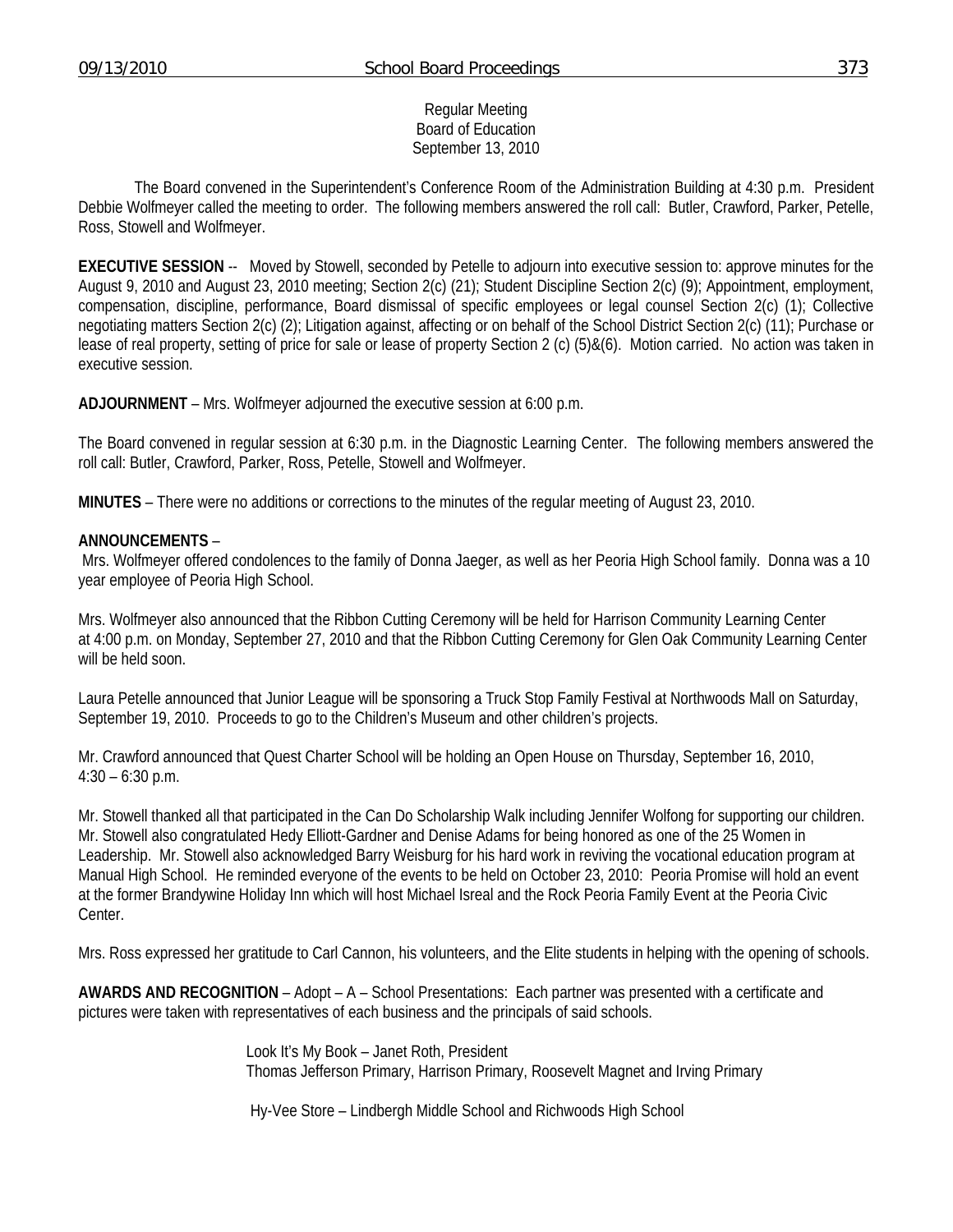Starbucks – Whittier Primary

# **PRESENTATION BY AUDIENCE** –

Antonio Drummond, 2503 W Marquette congratulated Dr. Lathan on being a breath of fresh air to District # 150. He would like to be a part of the great things happening in District #150 and would like a hearing to find out what happened to his job. He feels he has great skills with children and would be a good role model.

Savino Sierra, 1708 S. Stanley spoke in support of the dress code. He has visited several schools and still sees problems with the dress code enforcement. He also feels moving the graduations would be a poor move – it takes pride away from the school. Mr. Sierra congratulated Hedy Elliott-Gardner on her award.

Karen Atkins-Dutro, 2601 W. Barker read a letter from a Richwoods High School parent on how his children were treated on the first day of school because of their clothing choices and the mixed reactions of the administrative staff at Richwoods High School. The parent felt they were dressed properly for a professional situation and was not happy with the students being placed in the auditorium.

Sharon Crews, 2215 W. Callendar spoke on declining enrollment and higher expenses. She also does not feel that the classroom supplies are the responsibility of parents and teachers. It would help if the District would find donors for these supplies. She also expressed concerned about the issues that she has heard about the busing situation in Peoria.

Terry Knapp, 922 W. Wilshire Dr expressed his dissatisfaction with how a former Woodruff student was treated on the first day of school at Richwoods High School because of the dress code. There were also several other Woodruff students that had issues with the dress code at Richwoods. He also would like the Board to check into the amount of money that they have paid Edison. He also feels there needs to be more accountability on the number of students coming and going from the Edison Schools and the Quest Charter School so that District #150 gets funding for the students that are attending our schools.

Charlie Thomas, 619 Forrest Lawn congratulated Hedy Elliott Gardner for her award. He would like to receive a list of who works in the Central Office. He also would like to see an accounting of the cost savings of closing Woodruff High School. Mr. Thomas would like to see the schedules expanded for middle school athletics. He also commented on dress code issues at Richwoods High School.

General Parker, 2101 N. Bigelow feels that the cost savings of closing a school is irrelevant - money should never be the reason to close a school. He thanked the people that showed up for the Million Man March. He also was disappointed that the teachers and principals were not informed about the dad's being present on the first day of school.

**SUPERINTENDENT'S RESPONSE TO AUDIENCE PRESENTATION** – Dr. Lathan said that a challenge will be put out for school supplies for classrooms. She feels that the beginning of the school year was successful. Dr. Lathan accepts responsibility that the Principals were not aware of the Million Man March. There were other issues that took priority – transportation, dress code, etc. Dr. Lathan also would like to see continuity among all schools in regards to discipline, dress code and other pertinent items and will be looking into middle school athletic schedules. She announced that with the new Organizational Chart you will be able to click on the person's name and it will list each person's responsibilities.

# **INFORMATION ITEMS – REPORTS FROM SUPERINTENDENT AND STAFF** –

- 1. GOAL 1 RESPECT OUR CUSTOMER
- 2. Goal 2 RESPECT LEARNING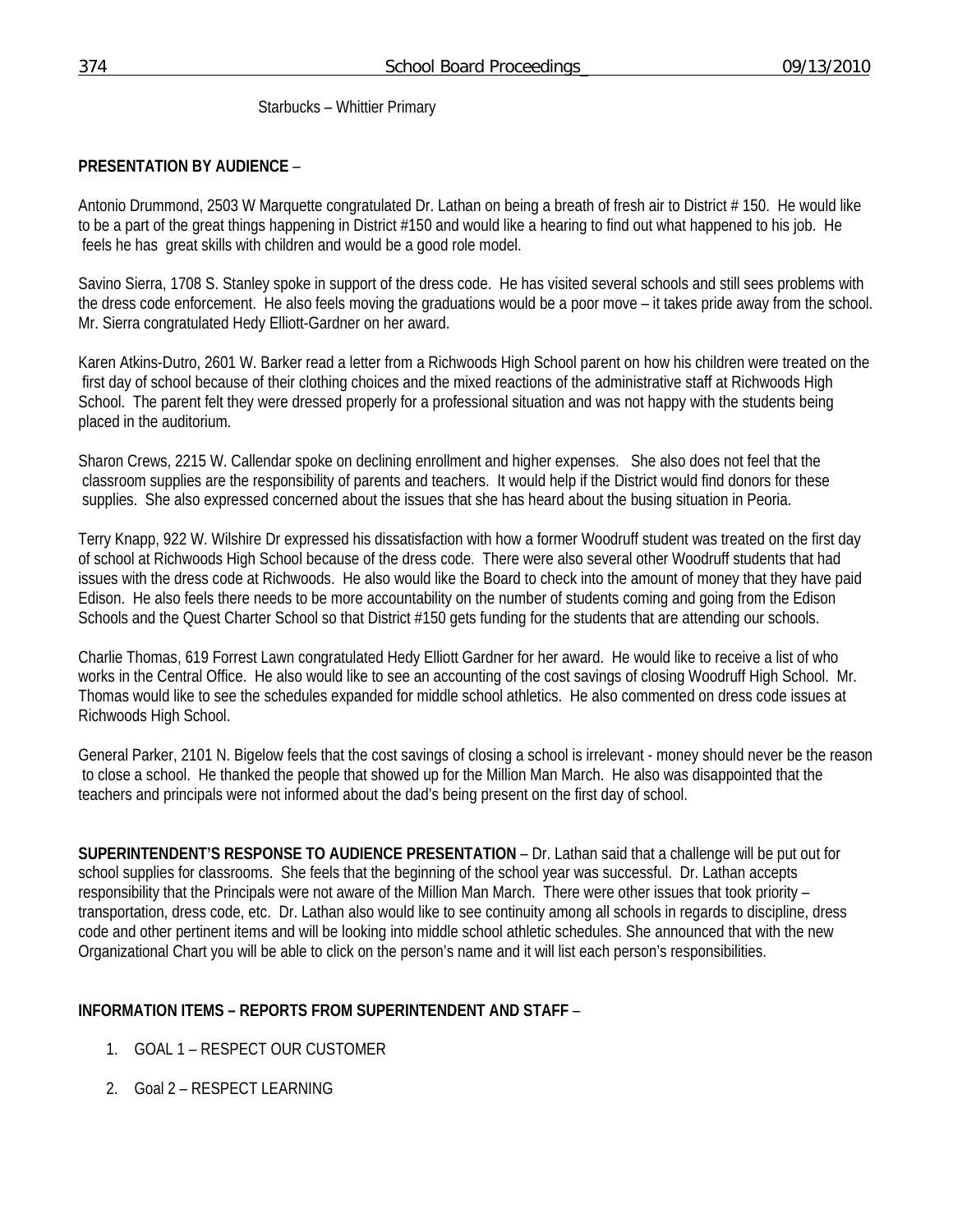Bryan Chumbley , Directory of Research and Accountability, presented 2009/2010 Student Achievement Results. Results are posted on the District 150 website, [www.psd150.org](http://www.psd150.org/).

Dr. LaToy Kennedy, Chief of Curriculum & Instruction, presented information on the Universal Leadership Team.

Dr. Lathan presented members of the Central Office Staff and thanked them for their hard work and dedication to the students of District #150:

 Associate Superintendent – Michelle Ungurait Chief Director of Curriculum & Instruction – Dr. LaToy Kennedy Director of Technology – Scott Delawder Director of Marketing and Public Relations – Stacey Shangraw School Safety Administrator - Greg Collins Interim Comptroller/Treasurer – Dr. David Kinney Executive Director of Human Resources – Debra Dimke Director of Accountability & Research – Bryan Chumbley Instructional Improvement Officers – Timothy Delinski Ravonda Johnson Director of Pre-K – 12 – Ava Hoffer Math & Science Coordinator – Dr. Trish Guinee Literacy & Social Studies Coordinator – Shameka Sykes-Patterson Early Childhood Coordinator – Ann Bond Formative Assessment Specialist – Brad Ungurait Drivers Ed/Athletics Director Facilitator – Bob Darling Assistant Comptroller/Treasurer – Michael McKenzie Financial Analyst – Carla Eman

Director of Purchasing/Warehouse – Jeffrey Puckett

Director of Employee Services – Geri Hammer

Director of Building & Grounds – Russ Budzban

Director of Transportation – Anthony Mendoza Assistant Director of Human Resources – Teri Dunn

Interim Special Education Coordinator – Dr. Jane Winters-Clark

Director of Special Programs/ELL – Rebecca Lindholm

Family Community Coordinator/Adopt – A – School – York Powers

Federal/State/Special Projects Facilitator & Grants Coordinator – Otto Arcaute

Foundation President – Cindy Morris

Assistant Director of Building & Grounds – Dave Meyers Director of Student Affairs – Bill Salzman

## 3. GOAL 3 – RESPECT OUR FINANCES

FINANCE REPORTS – Dr. Kinney presented this report for the Board's information and review.

 PURCHASE ORDERS OVER \$2,500 – Dr. Kinney presented this report for the Board's review. Questions were asked and answered regarding the report.

## 4. GOAL 4 – RESPECT INDIVIDUAL DIFFERENCES

Since our last Board meeting report on August 23, 2010, we have received seven (7) NEW Freedom of Information act requests. Of these new requests, four (4) were filled, two (2) are pending, and one (1) was withdrawn. Of the six (6) pending requests noted on the August 23, 2010 Board report, two (2) are still in pending status and four (4) were filled. We have received one hundred twenty-five (125) requests for this calendar year.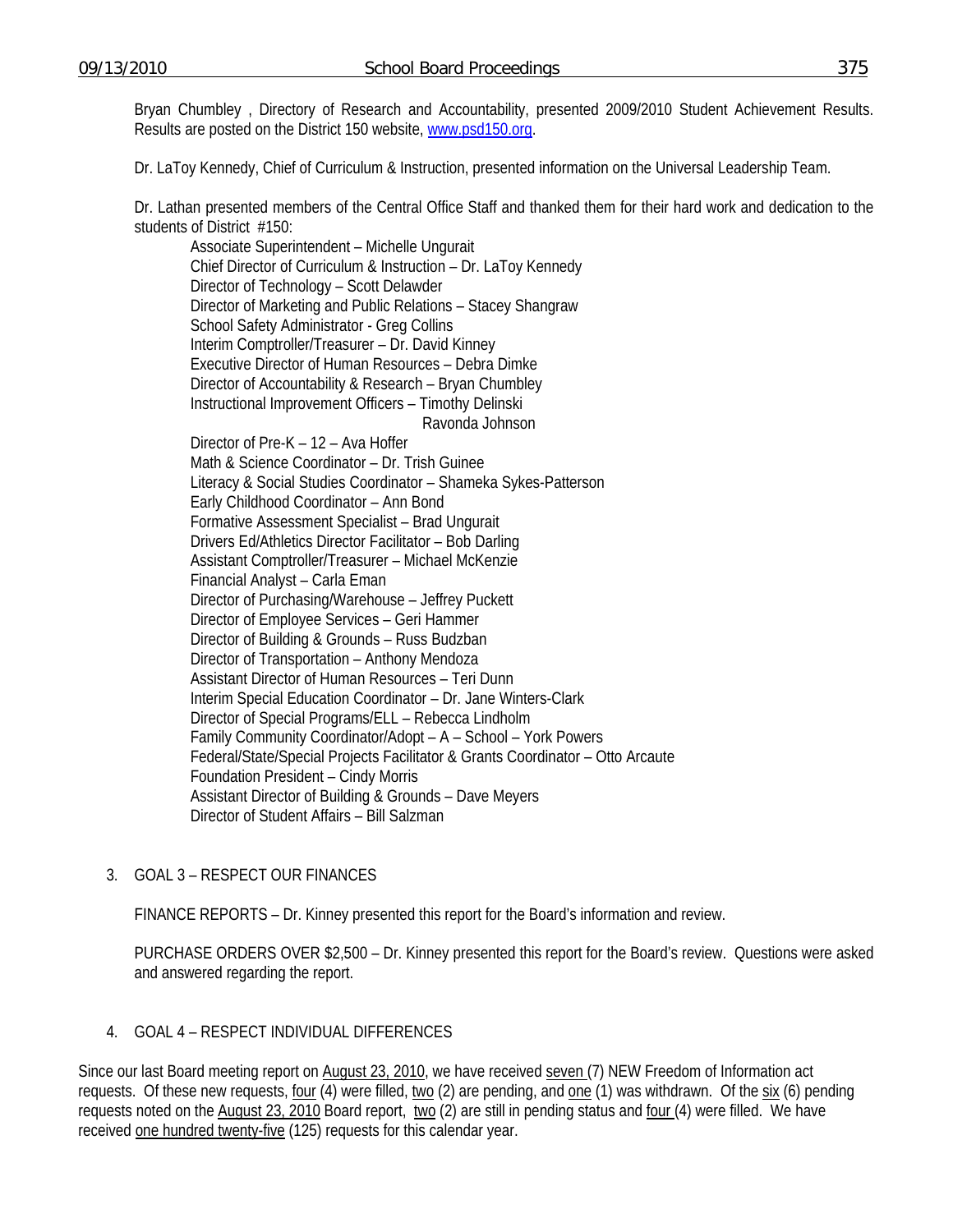## **CONSENT AGENDA –**

Mr. Stowell requested that consent agenda item # 4 be pulled for a separate vote.

ADOPTION OF CONSENT CALENDAR – Moved by Stowell, seconded by Petelle adoption of the consent calendar.

On roll call, 7 ayes. Motion carried.

GIFTS TO SCHOOL DISTRICT – Moved by Stowell, seconded by Petelle that the following donations be accepted and letters of appreciation sent to the donors.

\$5,000.00 donated by Jim Owens to Franklin-Edison for purchase of student materials to improve student achievement \$500.00 donated by Salem Lutheran Church to Peoria Alternative High School for purchase of student school supplies \$300.00 donated by Peoria North Rotary to Peoria Alternative High School for the purchase of student school supplies \$900.00 donated by the Independent Sports Club to R.A. Jamieson for the purchase of pool and sports equipment \$1,000.00 donated by Salem Lutheran Church Mother's Group to Peoria Alternative High School for purchase of student school supplies

\$1,000.00 donated by an anonymous donor to Roosevelt Magnet School to support their Literacy Night event \$20.00 donated by Mr. & Mrs. Peter Fearon to Washington Gifted School to support the drama program School supplies, valued at \$75.00, donated by The Marquette Group, to District #150 for distribution to students School supplies, valued at \$500.00, donated by Zion Baptist Church, to Rolling Acres Edison \$5,000.00 donated by Methodist Medical Center to support the All-District Staff Event at the Peoria Civic Center \$1,500.00 donated by K2 Benefits to support the All-District Staff Event at the Peoria Civic Center \$1,500.00 donated by Proctor Hospital to support the All-District Staff Event at the Peoria Civic Center \$3,678.00 in-kind donation from the Peoria Civic Center to support the All-District Staff Event at the Peoria Civic Center Clarinet, valued at \$200.00, donated by Terri Campion, to the Peoria Public Schools Second Fiddle Instrument Program Alto Saxophone, valued at \$350.00, donated by Terri Campion, to the Peoria Public Schools Second Fiddle Instrument Program

Yamaha Keyboard and live plants donated by Grace McCormick, valued by the donor at \$100.00, to the Knoxville Center for Success

Misc. supplies donated by Kathy Schumacher, valued by the donor at \$50.00, to the Knoxville Center for Success

On roll call, 7 ayes. Motion carried.

PAYMENT OF BILLS – Moved by Stowell, seconded by Petelle that the Board of Education approve the payment of the following bills.

| <b>Education Fund</b>                        | <b>Balance</b><br><b>Sheet</b> | Revenue | Expense      | Total        |
|----------------------------------------------|--------------------------------|---------|--------------|--------------|
| <b>Educational Fund</b><br>Operations Bldg & | 2.798.14                       | 0.00    | 879.128.09   | 881,926.23   |
| Maint                                        | 0.00                           | 0.00    | 224,484.08   | 224.484.08   |
| Transportation                               | 0.00                           | 0.00    | 5.792.36     | 5,792.36     |
| Capital Projects                             | 0.00                           | 0.00    | 677,281.91   | 677,281.91   |
| Capital Improvements                         | 0.00                           | 0.00    | 1.494.570.78 | 1.494.570.78 |
| <b>Fund Summary Totals</b>                   | 2.798.14                       | 0.00    | 3.281.257.22 | 3.284.055.36 |

On roll call, 7 ayes. Motion carried.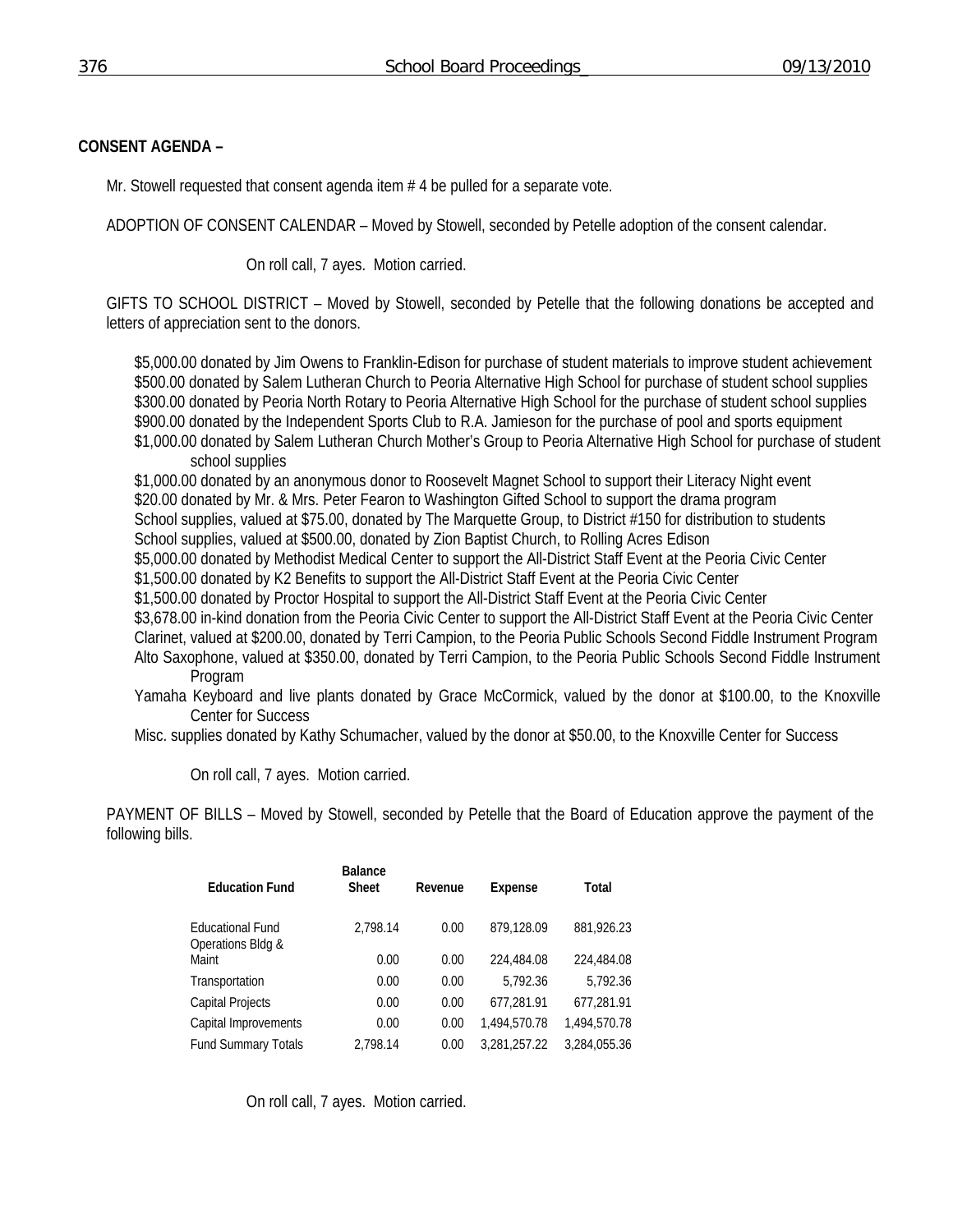REQUEST TO PURCHASE - Moved by Stowell, seconded by Petelle that the Board of Education approve the Request to Purchase.

On roll call, 7 ayes. Motion carried.

CONSIDERATION OF BIDS – Moved by Stowell, seconded by Petelle that the Board of Education award the fuel bid to Cady Oil Company, 5023 North Galena Road, Peoria Heights, IL and the oil bid to AG-Land FS, Inc. 1505 Valle Vista, Pekin, IL.

On roll call, 7 ayes. Motion carried.

HUMAN RESOURCE REPORT – Moved by Stowell, seconded by Petelle that the Board of Education approve the following human resource report as presented by the administration.

| l. | <b>Certified Personnel</b>                                                                                                                                                                                                                                                                                                                                                            | <b>Effective Date</b>                                    |
|----|---------------------------------------------------------------------------------------------------------------------------------------------------------------------------------------------------------------------------------------------------------------------------------------------------------------------------------------------------------------------------------------|----------------------------------------------------------|
|    | <b>Appointments</b><br>Teachers<br>Carvey, Nicole - Sterling / Math<br>Dunlap, Matthew - Sterling & Columbia / Art<br>Forck, Jennifer - Sterling / Behavior Specialist                                                                                                                                                                                                                | 09/14/10                                                 |
|    | Killam, Mallory - Charter Oak / Art<br>Noonan, Donna - Columbia / Part-time Vision (From Retirement)                                                                                                                                                                                                                                                                                  |                                                          |
|    | Librarian - Part-Time<br>Ryan, Mary Lou - Curriculum Department                                                                                                                                                                                                                                                                                                                       | 08/30/10                                                 |
|    | <b>Return to Work from Maternity Leave</b><br>Ratliff, Sara - Whittier / Grade 2                                                                                                                                                                                                                                                                                                      | 08/30/10                                                 |
|    | Teachers - Returned from Reduction in Force<br>Armstrong, Jamie - Manual High / 7th & 8th Grade Math<br>Hausam, Nicholas - Von Steuben / 7th Grade Math<br>Streeky, James - Richwoods High / Science                                                                                                                                                                                  | 08/30/10                                                 |
|    | <b>Leaves of Absences</b><br><b>Teachers / Maternity Leave</b><br>Austin, Thea - Valeska Hinton / Speech Pathologist<br>Leggin, Emily - Lincoln & Von Steuben / Orchestra<br>Melendy, Leah - Calvin Coolidge / 7 <sup>th</sup> Grade Language Arts<br>Rosenberger Perkins, Laura - Franklin Edison / Art<br>Schaub, Jaimee - Woodrow Wilson / 4 <sup>th</sup> Grade Special Education | 11/17/10<br>01/04/11<br>08/30/10<br>10/18/10<br>12/23/10 |
|    | <b>Position Ended/Temporary Position</b><br>Psychologists / Hourly<br>Scheuermann, Jane                                                                                                                                                                                                                                                                                               |                                                          |
|    | <b>Resignations</b><br>Psychologists<br>McReynolds, Brandy - Manual High                                                                                                                                                                                                                                                                                                              | 09/17/10                                                 |
|    | Teachers<br>Hammonds, Richard - Trewyn / Other Employment<br>Hermes, Rebecca - Greeley / Relocation                                                                                                                                                                                                                                                                                   | 09/10/10<br>08/25/10                                     |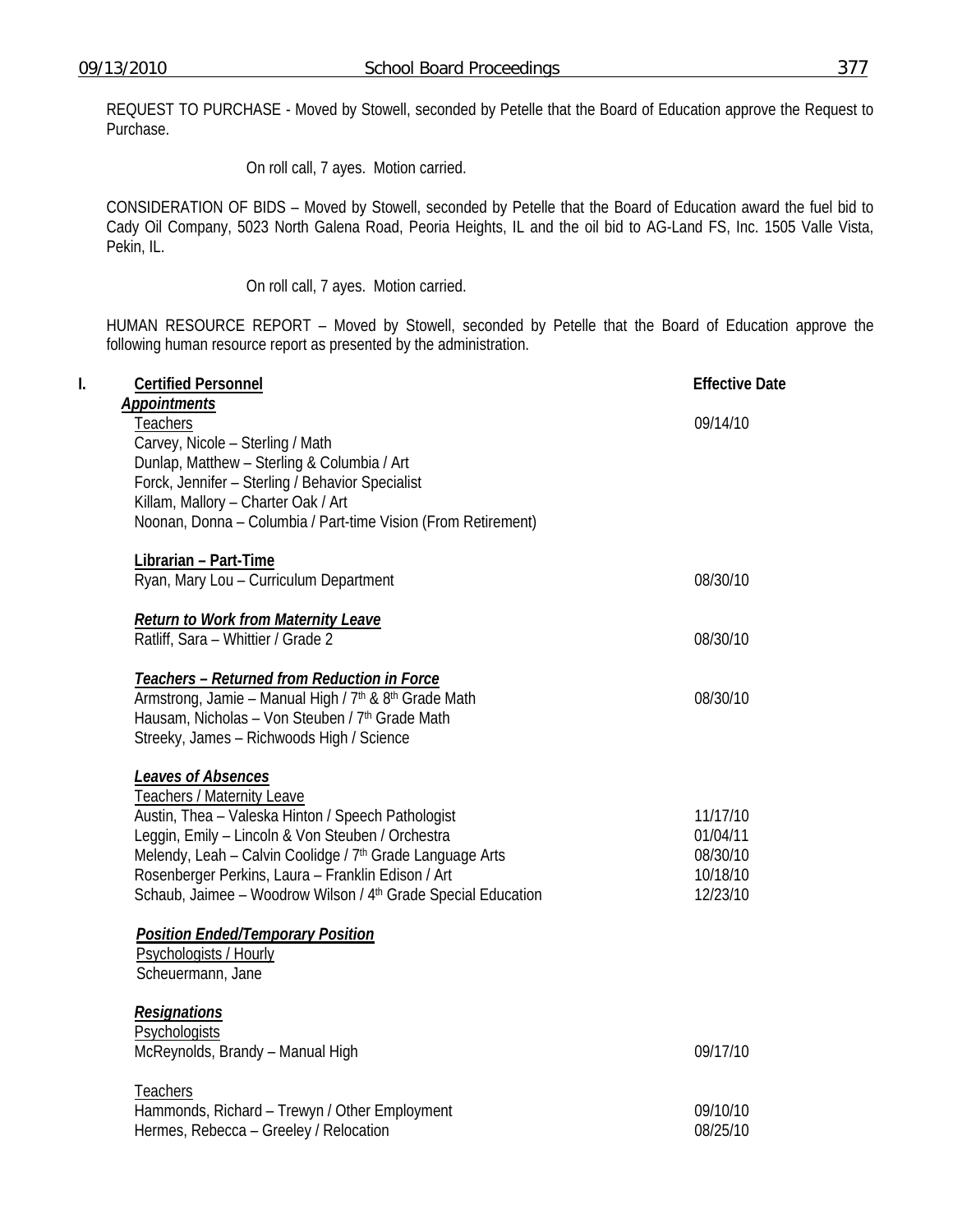| 378 | <b>School Board Proceedings</b>                                                                                             | 09/13/2010           |  |
|-----|-----------------------------------------------------------------------------------------------------------------------------|----------------------|--|
|     | Kertz, Sara<br>- Richwoods / Relocation<br>Wilson, Bonnie - Trewyn / Relocation                                             | 09/30/10<br>08/23/10 |  |
|     | Retirements<br>Kokos, Rhonda - Franklin Edison / Special Education                                                          | 06/15/14             |  |
|     | <b>Dismissal</b><br>Beaver, Dale - Peoria High                                                                              | 09/07/10             |  |
| Ш.  | <b>Non-Certified Personnel</b>                                                                                              |                      |  |
|     | <b>Appointments</b><br>Cafeteria<br>Anderson, Catherine - Lindbergh                                                         | 09/14/10             |  |
|     | Bingham, Bernhard - Charter Oak<br>D'Amico, Teresa - Rolling Acres Edison<br>Gibson, LaKeisha - Rolling Acres Edison        |                      |  |
|     | Leitner, Jessica - Charter Oak<br>Smith, Doris - Manual High / From Cafeteria Substitute                                    | 08/31/10             |  |
|     | Clerical<br>Harris, Marcia - Administrative Accounting Clerk / Administration                                               | 09/14/10             |  |
|     | Coaches                                                                                                                     | 09/14/10             |  |
|     | Burton, Montell - Peoria High<br>Burns, Kenneth - Peoria High / Asst Boys' Football                                         | 09/14/10             |  |
|     | Dolanc, Sean - Mark Bills / Boys' Athletics                                                                                 | 09/14/10             |  |
|     | Feinhals, Elyse - Richwoods High / Asst Girls' Swimming                                                                     | 09/14/10             |  |
|     | Joshua, Carolyn - Lindbergh / Middle School Cheerleading                                                                    | 09/14/10             |  |
|     | Wires, Jeff - Roosevelt / Boys' Basketball                                                                                  | 09/14/10             |  |
|     | Custodial / Maintenance                                                                                                     |                      |  |
|     | Bosch, Richard - Special Maintenance                                                                                        | 09/14/10             |  |
|     | Clarke, Roger - Special Maintenance / Locksmith                                                                             | 09/14/10             |  |
|     | Johnston, Zachary - Indefinite Custodian                                                                                    | 08/26/10             |  |
|     | Motteler, Michael - Indefinite Custodian<br>Schlink, Thomas - Indefinite Custodian                                          | 09/14/10<br>08/24/10 |  |
|     | Smith, Tristan - Indefinite Custodian                                                                                       | 08/24/10             |  |
|     | Williams, Donald - Whittier / 2 <sup>nd</sup> Shift                                                                         | 08/24/10             |  |
|     | Job Coaches                                                                                                                 |                      |  |
|     | Lilly, Jamelle                                                                                                              | 09/14/10             |  |
|     | Preyer, Karen                                                                                                               | 09/14/10             |  |
|     | Smith, Sherri                                                                                                               | 09/14/10             |  |
|     | <b>Physical Therapist Assistants</b><br>Griswold, Jeanine - Developmental Center<br>Straw, Stephanie - Developmental Center | 08/30/10             |  |
|     |                                                                                                                             |                      |  |
|     | Teacher Aides - Recalled From Honorable Dismissal                                                                           |                      |  |
|     | Edwards, Betty - Peoria High<br>Cary, Lorena - Peoria High                                                                  | 08/30/10             |  |
|     | Herrick, Susan - Kellar / Special Assignment                                                                                |                      |  |
|     | Howard, Sherri - Valeska Hinton / Special Assignment                                                                        |                      |  |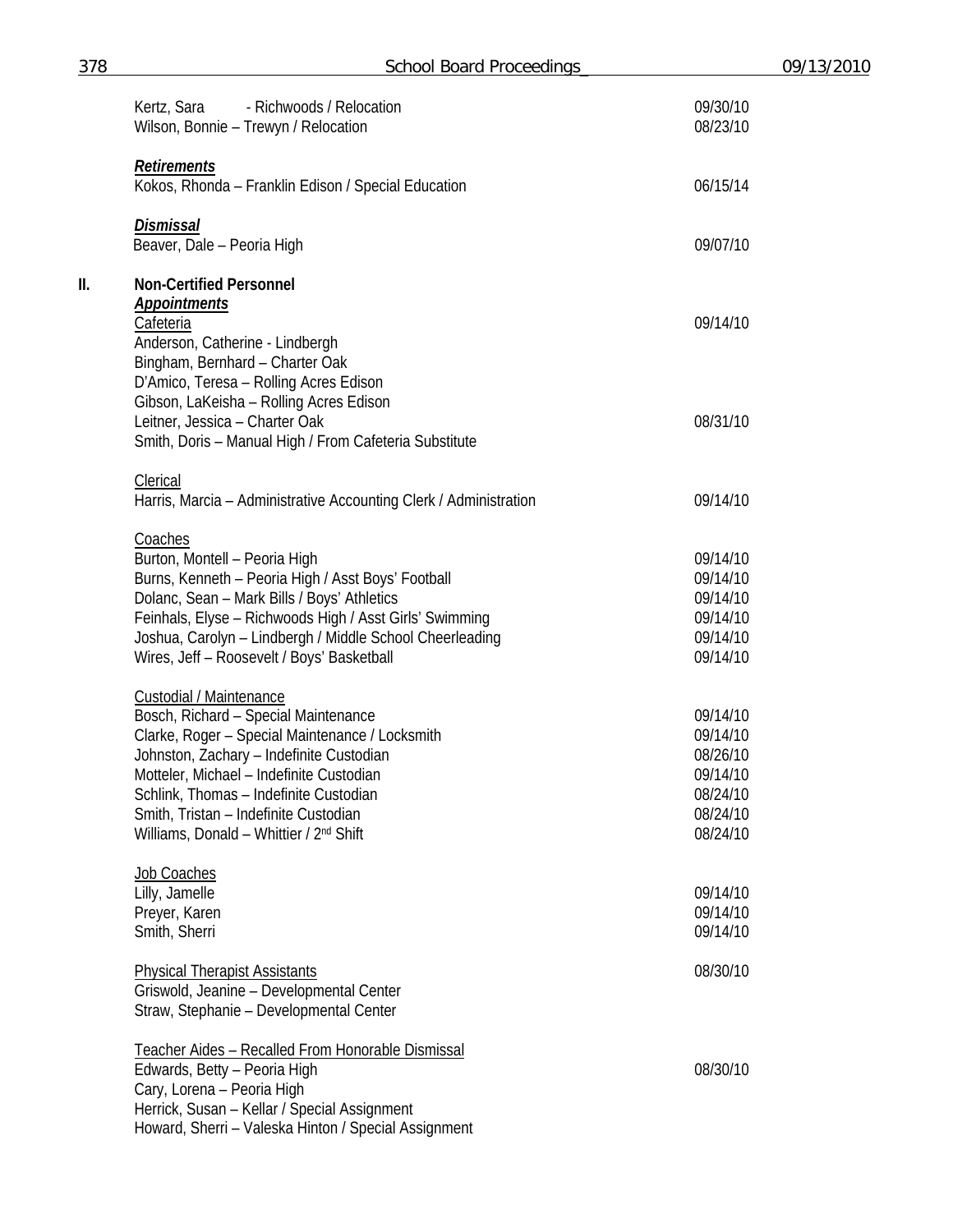| Jackson, Darrell - Trewyn Day Treatment                                                                                  | 09/07/10             |
|--------------------------------------------------------------------------------------------------------------------------|----------------------|
| Pickens, Cardell - Peoria High<br>Scott, Paula - OSF Hospital Program<br>Stenger, Cathy - Lindbergh / Special Assignment | 09/01/10<br>09/13/10 |
| Taylor, Dramane - Lincoln / Parent Partner<br>Whelan, Theresa - Von Steuben / Special Assignment                         | 08/31/10             |
| <b>Transportation / Drivers (Pending Pre-Employment Documents)</b>                                                       |                      |
| Brustin, Jeff                                                                                                            | 08/03/10             |
| Capps, Virginia                                                                                                          | 09/14/10             |
| Clark, Arwon                                                                                                             |                      |
| Doss, Lonetta                                                                                                            |                      |
| Henson, Eric                                                                                                             |                      |
| Herring, Michelle                                                                                                        |                      |
| Jackson, Walter                                                                                                          |                      |
| Johnson, Gregory                                                                                                         |                      |
| Mendez, Jennifer                                                                                                         |                      |
| Ortega, Mischa                                                                                                           |                      |
| Parker, Diane                                                                                                            |                      |
| Parshall, Pauline                                                                                                        |                      |
| Schmider, Bradley                                                                                                        |                      |
| Shinkle, JoAnn                                                                                                           |                      |
| Sommerville, Tonya                                                                                                       |                      |
| Taylor, LaTasha                                                                                                          | 07/12/10             |
| Thompson, Leslie<br>Williams, Antoine                                                                                    |                      |
| Williams, Latrinia                                                                                                       |                      |
| Wright, Travis                                                                                                           |                      |
|                                                                                                                          |                      |
| <b>Leaves of Absences</b>                                                                                                |                      |
| Alexander, Jennell - Glen Oak / Clerical / Family Medical Leave                                                          | 08/16/10             |
| Blake, Alicia - Manual High / Maternity                                                                                  | 09/09/10             |
| Morris, Latisha - Lincoln / Teacher Aide / Personal                                                                      | 08/30/10             |
| <b>Position Ended/Temporary Position</b>                                                                                 |                      |
| <b>Student Workers</b>                                                                                                   | 05/10/10             |
| Morse, Jonathan - Manual High                                                                                            |                      |
| Retirements                                                                                                              |                      |
| Custodial / Maintenance                                                                                                  |                      |
| Carrier, Lynn - Roy Ricketts                                                                                             | 05/31/11             |
| Librarian                                                                                                                |                      |
| Mannarelli, Judy - Mark Bills                                                                                            | 08/31/10             |
| Transportation                                                                                                           |                      |
| Hoyle, Perry - Technician                                                                                                | 05/31/11             |
| Wright, Gary - Technician                                                                                                | 03/31/11             |
| <b>Declined Employment</b>                                                                                               |                      |
| Gwillim, Kirk - Garfield / Teacher Aide                                                                                  | 08/24/10             |
| Newcomb, Brenda - Administrative Accounting Clerk                                                                        | 08/19/10             |
| Joraanstad, Shawn - Sterling / Teacher Aide                                                                              | 08/30/10             |
|                                                                                                                          |                      |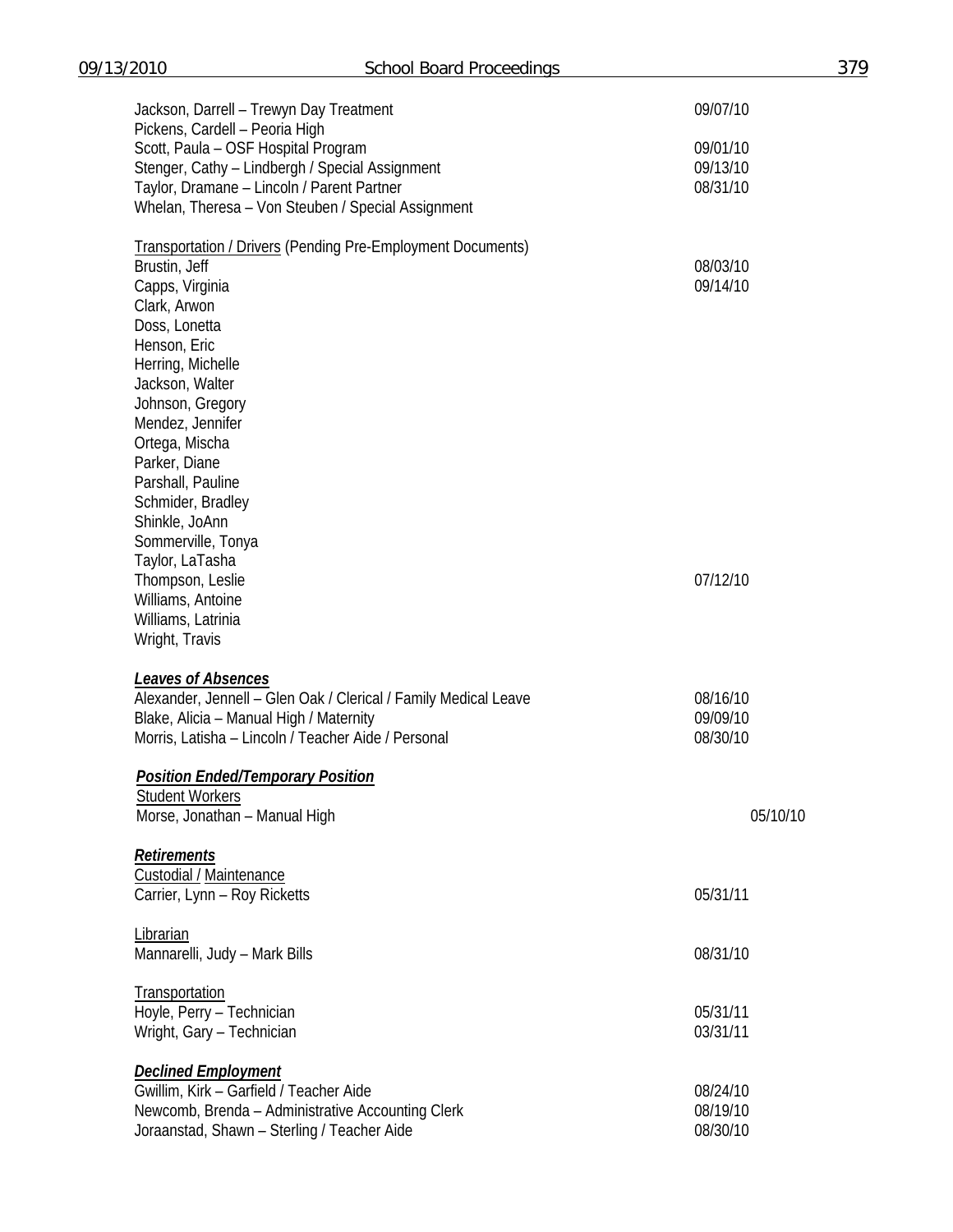|      | Stenson, Celena - Peoria High / Teacher Aide<br>Malone, Tadricka - Manual High / Teacher Aide | 08/30/10<br>08/30/10 |
|------|-----------------------------------------------------------------------------------------------|----------------------|
|      | <b>Resignations</b>                                                                           |                      |
|      | Cafeteria                                                                                     |                      |
|      | Brown, Ebony - Did Not Return for 2010-2011 School Year                                       | 06/30/10             |
|      | Rumpson, Martika - No Reason Given                                                            | 06/30/10             |
|      | Sayles, Sally - Personal Reasons                                                              | 06/30/10             |
|      | Tompkins, Rochelle - Did Not Return for 2010-2011 School Year                                 | 06/30/10             |
|      | Walters, Linda - Did Not Return for 2010-2011 School Year                                     | 06/30/10             |
|      | Williams, Tiffany - Full-Time Student                                                         | 06/30/10             |
|      | <b>Transportation</b>                                                                         |                      |
|      | Arterburn, Jeffrey - Monitor / No Reason Given                                                | 09/06/10             |
|      | Bramham, Timothy - Driver / Other Employment                                                  | 06/17/10             |
|      | Burch, Bobby - Driver / Personal Reasons                                                      | 08/30/10             |
|      | Cross, Jimmy - Monitor / No Reason Given                                                      | 08/26/10             |
|      | Irby, Sheilaya - Monitor / No Reason Given                                                    | 09/02/10             |
|      | Marable, Janice - Monitor / Other Employment                                                  | 09/03/10             |
|      | Ortega, Arthur - Driver / No Reason Given                                                     | 08/04/10             |
|      | <b>Terminations</b>                                                                           |                      |
|      | <b>Behavioral Attendants</b><br>Davis, Lisa - Job Performance                                 | 09/02/10             |
|      |                                                                                               |                      |
|      | <b>Cafeteria</b><br>Lewis, Hannahneen - Kellar / Job Abandonment                              | 06/30/10             |
|      |                                                                                               |                      |
|      | <b>Rescinded Employment</b>                                                                   |                      |
|      | Staples, Sharon - Lindbergh / Teacher Aide                                                    | 08/31/10             |
| III. | <b>Certified Substitutes</b>                                                                  |                      |
|      | <b>Appointments</b>                                                                           |                      |
|      | Teachers                                                                                      | 08/31/10             |
|      | Colwell, Danielle - From Honorable Dismissal                                                  |                      |
|      | Doty, Steven - From Honorable Dismissal                                                       |                      |
|      | Goelzer, Amina                                                                                | 09/14/10             |
|      | Johnson, Margaret                                                                             | 08/30/10             |
|      | Kott, Amy - From Hourly Teacher                                                               | 09/14/10             |
|      | Mahring, Randall<br>Maas, Peggy - From Retirement                                             |                      |
|      | Masters, Barbara - From Retirement                                                            |                      |
|      | Matlock, Kathy - From Honorable Dismissal                                                     |                      |
|      | McLaughlin, Kathleen - From Honorable Dismissal                                               |                      |
|      | Meister, Laurie - From Honorable Dismissal                                                    |                      |
|      | Merriman, Rachel - From Honorable Dismissal                                                   |                      |
|      | Nemeth, Mary - From Retirement                                                                |                      |
|      | Palkovic, Nathan - From Honorable Dismissal                                                   |                      |
|      | Pringle, Torri - From Honorable Dismissal                                                     |                      |
|      | Sangster, Candace - From Honorable Dismissal                                                  |                      |
|      | Shahan, Joella - From Retirement                                                              |                      |
|      | Smith, Cathy - From Retirement                                                                |                      |
|      | Stone, Jacqueline - From Honorable Dismissal                                                  |                      |

**III. Certified Substitutes**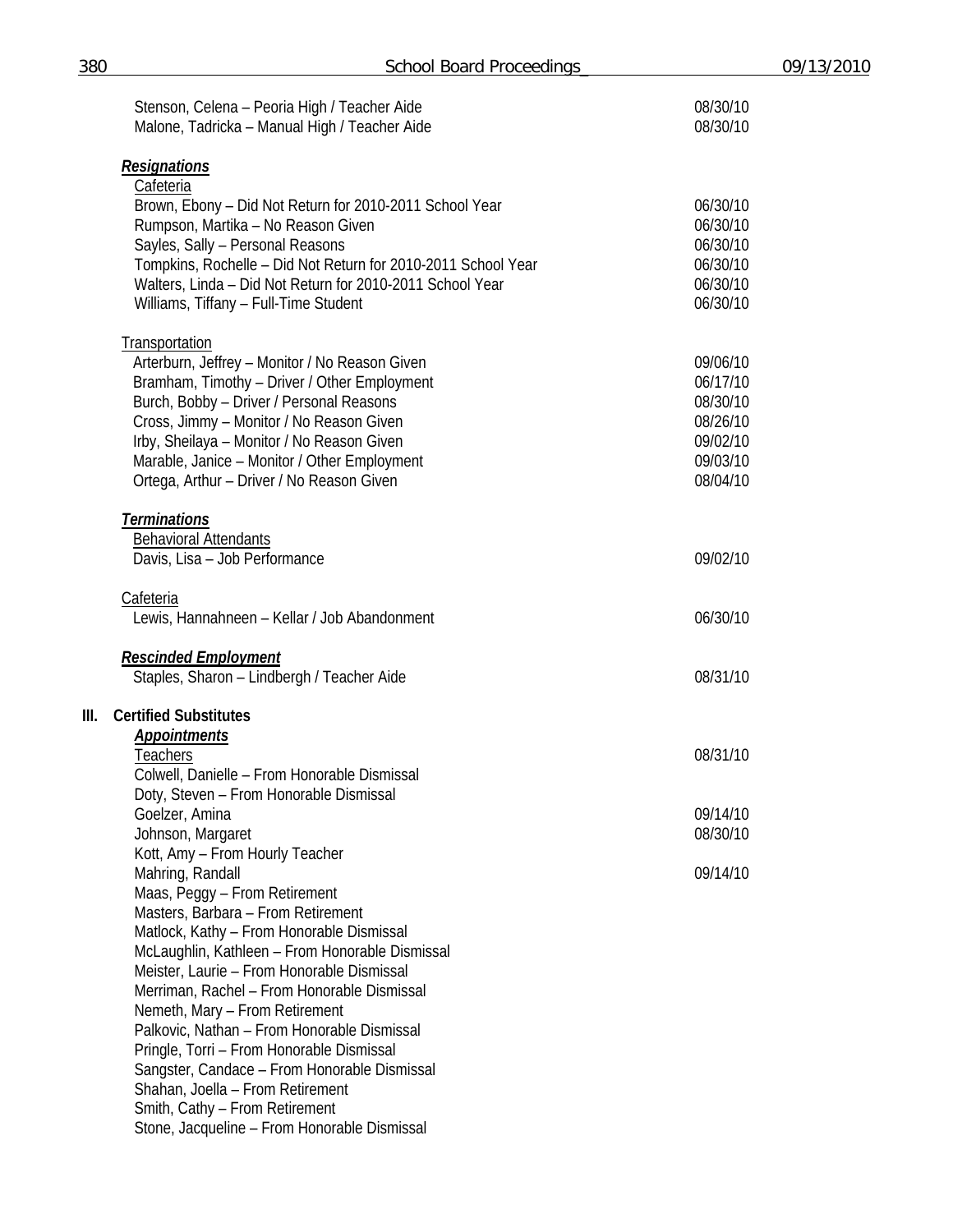| Stover, Steven - From Honorable Dismissal<br>Westendorf, Charles - From Honorable Dismissal              |          |
|----------------------------------------------------------------------------------------------------------|----------|
| <b>Speech Therapist</b><br>John, Linda - From Honorable Dismissal                                        | 09/14/10 |
| <b>Resignations</b><br>Substitute Teachers - Not Returning for the 2010-2011 School Year<br>Adams, Joyce | 08/21/10 |
| Adams, Richard<br>Adler, Rachel                                                                          |          |
| Anderson, Dennis                                                                                         |          |
| Baker, Edna                                                                                              |          |
| Banko, D Andrew<br>Baurer, Barbara                                                                       |          |
| Benedict, Ellen                                                                                          |          |
| Blank, Jon                                                                                               |          |
| Blanks, Damarius                                                                                         |          |
| Bobbitt, Charles                                                                                         |          |
| Bradbury, Laura                                                                                          |          |
| Brandow, Connie                                                                                          |          |
| Buffo, Kayla                                                                                             |          |
| Byrd, Cassandra                                                                                          |          |
| Connelley, Caitlin<br>Decker, Matthew                                                                    |          |
| Dudley, Latoya                                                                                           |          |
| Eskew, Denise                                                                                            |          |
| Farkash, Sanford                                                                                         |          |
| Fehr, Thomas                                                                                             |          |
| Feinhals, Elyse                                                                                          |          |
| Frantz, Cassandra                                                                                        |          |
| Furr, Janet                                                                                              |          |
| Gathers, Tracy                                                                                           |          |
| Gober, Nicholas<br>Gosa, Michael                                                                         |          |
| Grayer, Marilyn                                                                                          |          |
| Hewitt, Cashonda                                                                                         |          |
| Hinton, Mikelle                                                                                          |          |
| Hoerr, Cori                                                                                              |          |
| Howard, John                                                                                             |          |
| Hunter, Sharon                                                                                           |          |
| Jackson, Jr., David                                                                                      |          |
| Jacobs, Erin                                                                                             |          |
| James, Jerry                                                                                             |          |
| Jones, Tammy<br>Kellum, Yolanda                                                                          |          |
| Lee, Judith                                                                                              |          |
| Lees, Judd                                                                                               |          |
| Lieberman, Jessica                                                                                       |          |
| Meachem, Patrick                                                                                         |          |
| Meade, Richard                                                                                           |          |
| Motteler, Jacob                                                                                          |          |
| Pavesich, Suzanne                                                                                        |          |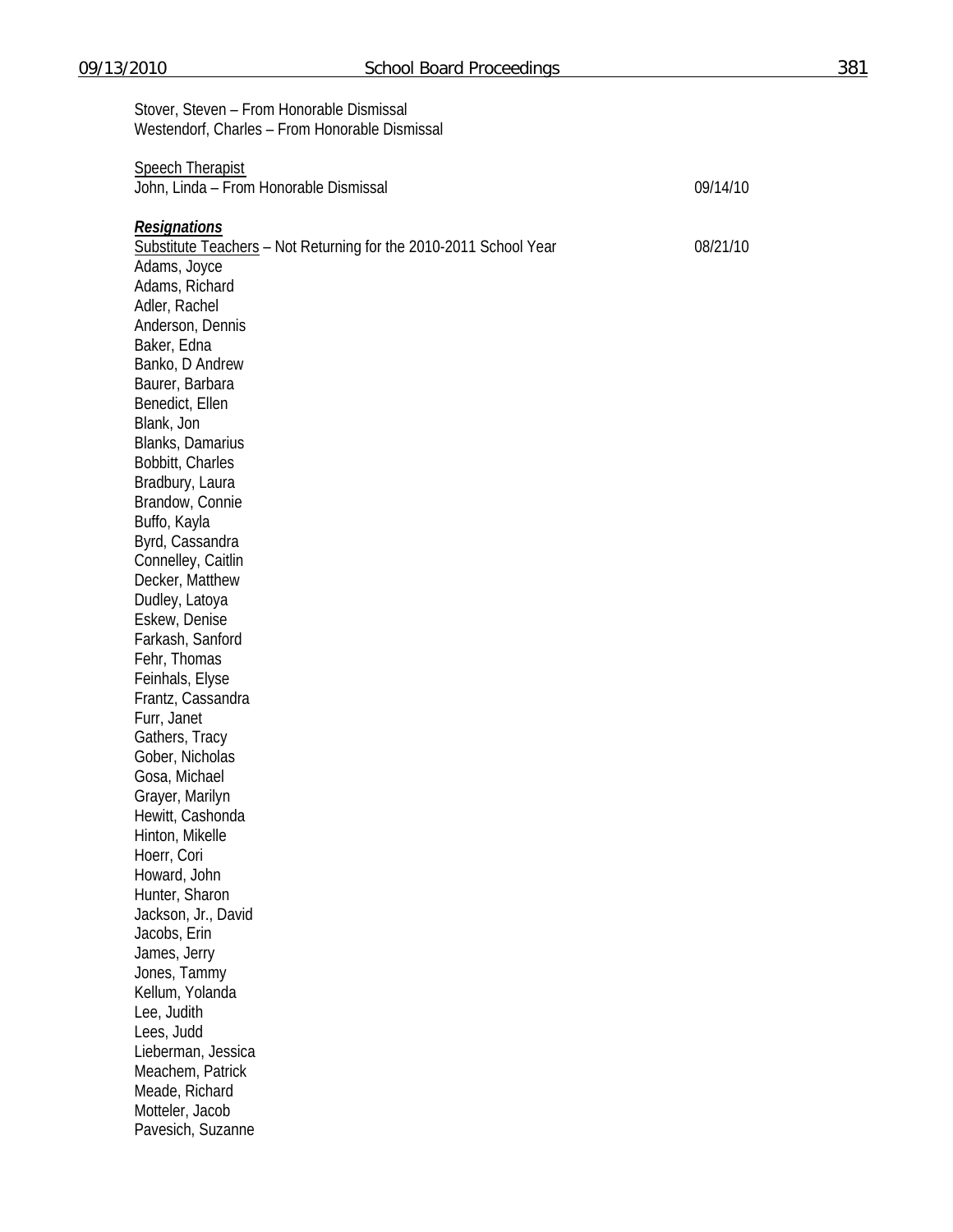Petroski, Barbara Plunkett, Cathy Pogioli, Giordan Robinson, Marva Rogers, Matthew Roland, Chris Rutherford, Jamie Smith, Donna Stirlen, Jennifer Swain, William Tuch-Krause, Erin Vallas, Lori Vonachen, Lesley Waibel, Matt Warren, Marla Weaver, Trudy Werner, Amy Winget, Ann Winter, Jennifer Wozniak, Ryan

## **IV. Non-Certified Substitutes**

#### *Appointments*

| <b>Behavioral Attendants</b>                     |          |
|--------------------------------------------------|----------|
| Ware-Thompson, Rhonda – From Honorable Dismissal | 08/31/10 |
| Clerical                                         |          |
| Hanna, Sherri - From Honorable Dismissal         | 08/30/10 |
| Haughney, Theresa - From Honorable Dismissal     | 08/31/10 |
| Henley, Chanell - From Honorable Dismissal       | 08/30/10 |
| Teacher Aides                                    | 08/31/10 |

 Baskin, Leola Baskin-Ingram, Ruth Davis, Yvette Lamb, Tina Purifoy, Sharon Wolfmeyer, Timothy

Westerman, Ellen

| Clerical / Not Returning for the 2010-2011 School Year                               | 08/23/10 |
|--------------------------------------------------------------------------------------|----------|
| Kleist, Barbara                                                                      |          |
| Krumholz, Michelle                                                                   |          |
| Strader, Janet                                                                       |          |
| Thomas, Carol                                                                        | 09/02/10 |
| Teacher Aides / Not Returning for the 2010-2011 School Year<br>Brooks-Miller, Audrey | 08/23/10 |
|                                                                                      |          |
| Edwards, Spanky                                                                      |          |
| Gutierrez, Adelina                                                                   |          |
| Hardimon, Diane                                                                      |          |
| Smith, Shariece                                                                      |          |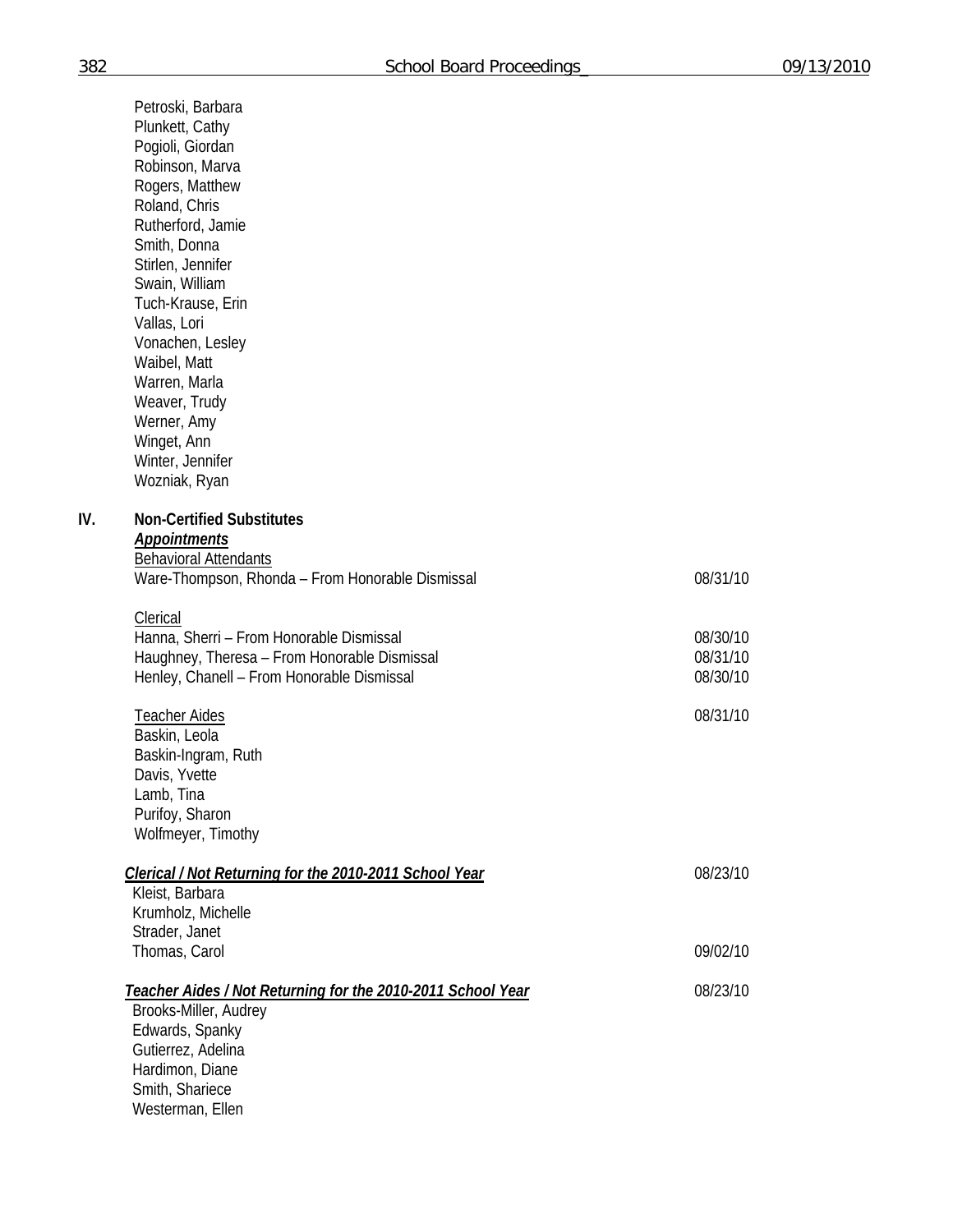On roll call, 7 ayes. Motion carried.

TCRC SIGHT CONTRACT – Moved by Stowell, seconded by Petelle, that the Board of Education approve the administration to enter into a Purchase of Agreement with TCRC Sight Center to secure orientation and mobility services for selected students with visual impairments.

On roll call, 7 ayes. Motion carried.

ILLINOIS STATE UNIVERSITY CONTRACT CREDIT COURSE C & I 423 - Moved by Stowell, seconded by Petelle, that the Board of Education approve the Illinois State University Contract Credit Course – Math 312.

On roll call, 7 ayes. Motion carried.

FY11 SECONDARY TRANSITIONAL EXPERIENCE PROGRAM (STEP) CONTRACT/ TRANSITION SPECIALIST RENEWAL WITH DEPARTMENT OF HUMAN SERVICES/DISVISION OF REHABILITATION SERVICES (DHS/DRS) – Moved by Stowell, seconded by Petelle, that the Board of Education grant authorization for the Administration to renew its Third Party cooperative agreement for FY11 with the Department of Human Services/Division of Rehabilitation Services (DHS/DRS) to continue operation of the Secondary Transitional Experience Program (STEP) and Transition Specialist Program.

On roll call, 7 ayes. Motion carried.

LISTING AGREEMENT FOR SALE OF 6300 N UNIVERSITY, PEORIA – Moved by Stowell, seconded by Petelle, that the Board of Education approve the Listing Agreement with Joseph and Camper Commercial for the sale of the property at 6300 N. University for a price of \$600,000 and that the President of the Board of Education be authorized to execute the necessary documents.

On roll call, 7 ayes. Motion carried.

ADMINISTRATOR'S CONTRACT - Moved by Stowell, seconded by Petelle, that the Board of Education approve the contract for a period of three (3) years, the first year being effective August 24, 2010 and the two remaining years beginning on July 1, 2011 and July 1, 2012 and ending on June 30, 2013 for Rebecca Lindholm, Director of Title I/ELL at an annual salary of \$95,000.

On roll call, 7 ayes. Motion carried.

## **DELIBERATION AGENDA** - .

TRAVEL REQUESTS – Moved by Stowell, seconded by Ross that the Board of Education approve the travel requests as presented by the administration. (Copy is on file in the board secretary's office.)

On roll call, 6 ayes, 1 nay. Motion carried.

Mr. Stowell does not agree with 10 people from Edison schools attending a conference in Los Angeles, CA at a supposed no cost to District #150. Discussion was held on improved accountability for travel requests.

APPROVAL OF PROPOSAL FOR IMPLEMENTING A COMMON PLATFORM FOR SECURITY AND ACCESS CONTROL IN DISTRICT FACILITIES - Moved by Parker, seconded by Stowell, that the Board of Education approve the proposal to provide security and access control equipment per District 150 location specification. Security Equipment Integration Company will supply, install and configure all equipment.

On roll call, 7 ayes. Motion carried.